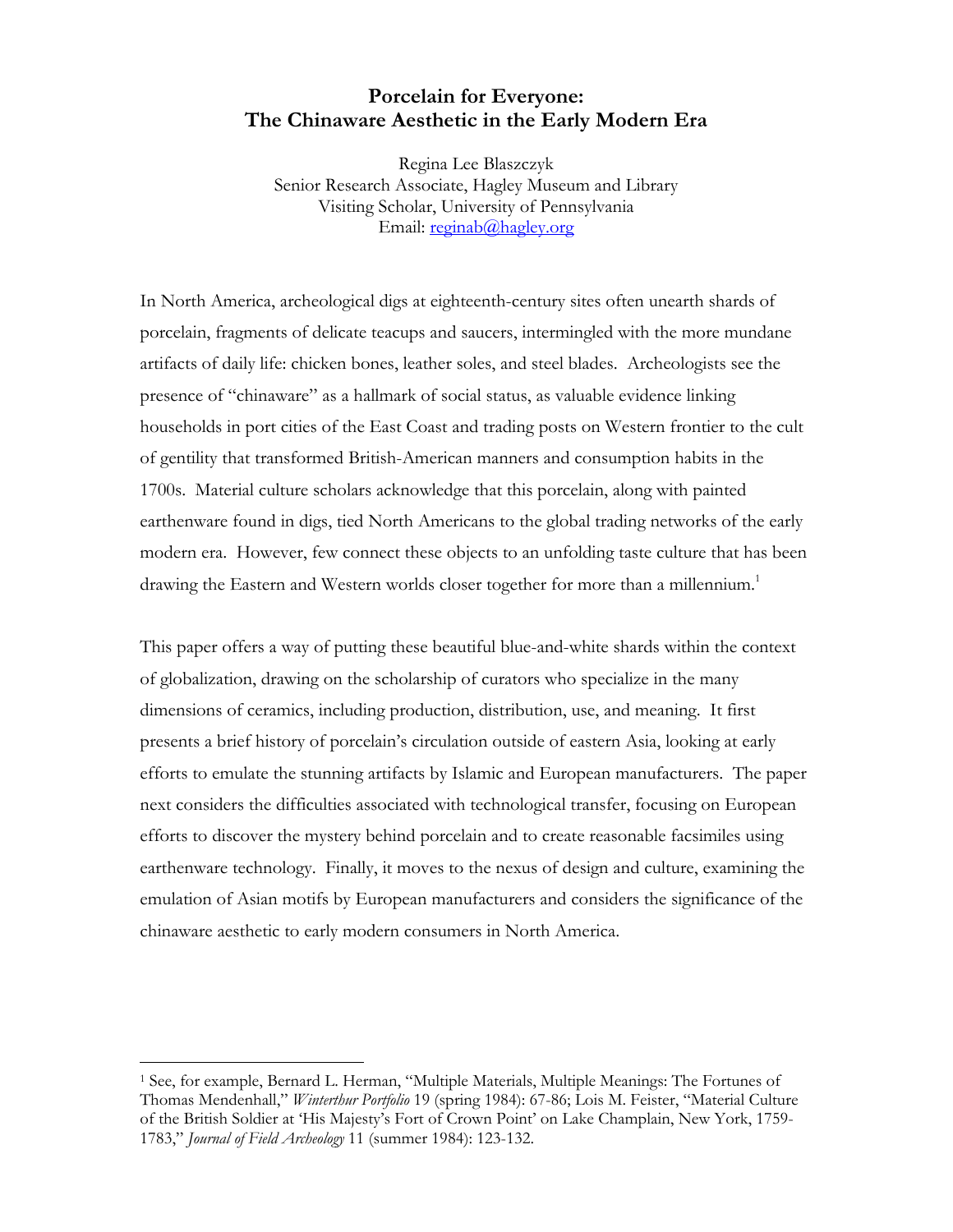<u>.</u>

Historian Robert Finlay has outlined the salient features of porcelain's role in world history with reference to the cross-fertilization of Asian and European cultures.<sup>[2](#page-1-0)</sup> This essay builds on his many insights, while positing another way of examining the world ceramics trade of the early modern era. While Finlay focuses on *porcelain production*, I look at the broad impact of a porcelain look, or *chinaware aesthetic*. The porcelain look--which germinated in China, flourished in parts of the Middle East, and eventually circulated through the West--reflected cross-cultural preferences for colorful, delicate ceramics and stimulated a global demand for them.

Whether in fifteenth-century Persia or eighteenth-century Philadelphia, potteries embraced the chinaware aesthetic using the materials and technologies at hand. Some products were made from porcelain, but most were not. By shifting away from porcelain *per se*, this paper examines the broadest impact of the chinaware look. This angle of vision zooms in on the contours of consumer demand, rather than the diffusion of manufacturing techniques, as the barometer of cross-cultural exchange.

# **Jewel of the East: Porcelain's Asian Origins and Islamic Adaptations**

Scholars generally agree that porcelain originated in China, where craftsman developed the first high-temperature kilns before the dawn of the Christian era in the West. For centuries, Chinese potters used their sophisticated hillside kilns to produce a type of durable, vitrified ceramics known today as stoneware. They also used this firing technology to make the first porcelains in the tenth century. By the fourteenth century, Chinese potters had also adapted methods for ornamenting porcelain in various colors. They increasingly concentrated on porcelain production, making other types of ceramics obsolete.<sup>[3](#page-1-1)</sup>

A brief technical sidebar clarifies some of these differences. What distinguished stoneware from porcelain was the new product's higher degree of whiteness, hardness, and translucency. These characteristics were achieved by porcelain recipes that included feldspar and kaolin, minerals that melted and fused during high-temperature firings to endow vessels

<span id="page-1-0"></span><sup>2</sup> Robert Finlay, "The Pilgrim Art: The Culture of Porcelain in World History," *Journal of World History* 9 (1998): 141-187. This essay builds on the many fine points offered by Finlay's important synthesis, but it diverges from his chronology on several points.

<span id="page-1-1"></span><sup>3</sup> This chronology comes from Robert J. Charleston, ed., *World Ceramics: An Illustrated History* (Secaucus, N. J.: Chartwell Books, 1977), Part II: The Far East, pp. 41-68.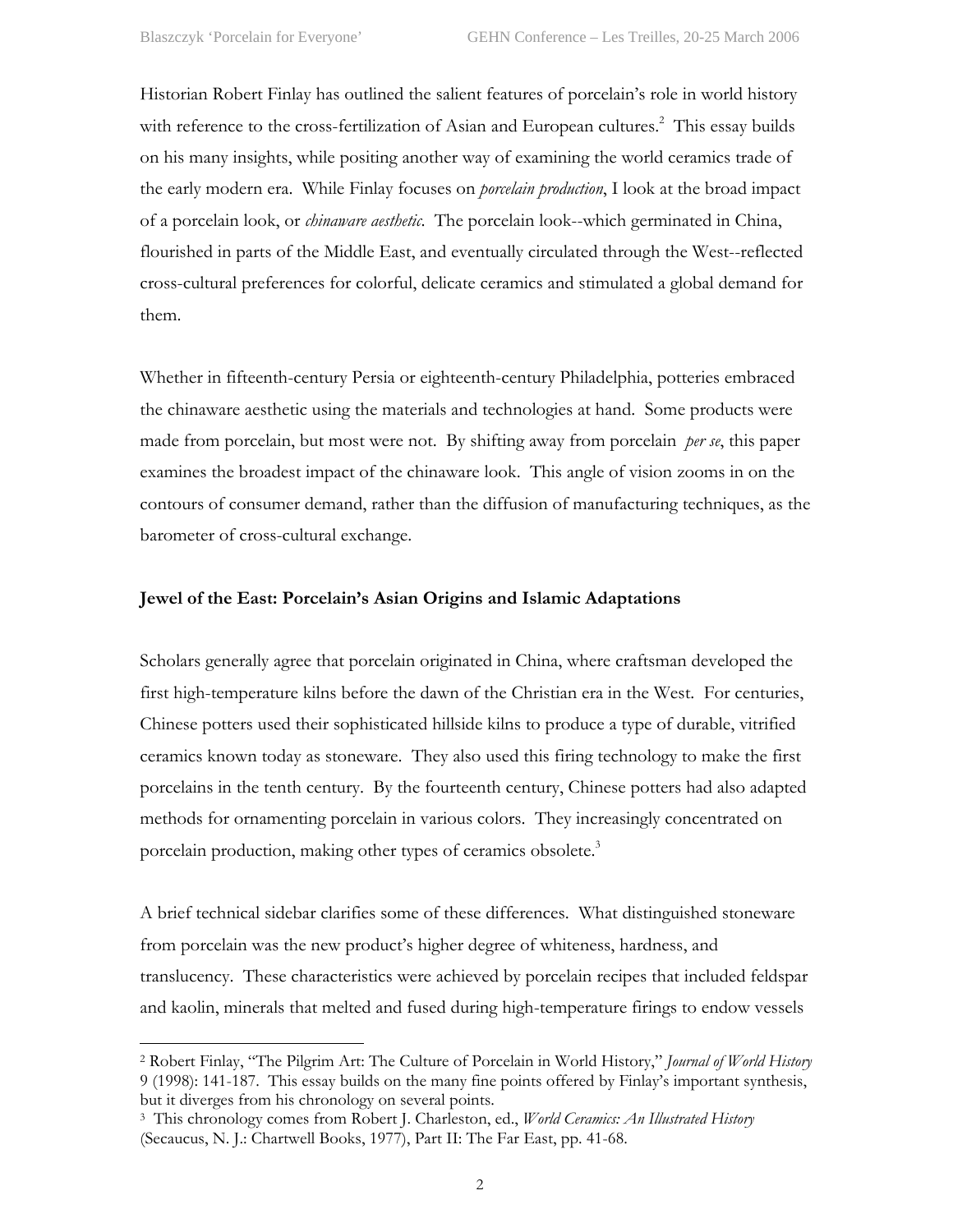with a glassy whiteness. Porcelain first developed in China in part because geology had blessed it with major deposits of the raw materials needed for high-fired ceramics.

During Europe's middle ages, Chinese traders exported vast quantities of ceramics to Japan, Indo-China, the Southeast Asian archipelago, India, the Islamic Middle East, and eastern Africa.<sup>4</sup> The wide-reaching Chinese trade in ceramics influenced designs in Korea, Annam (North Vietman), and Siam (Thailand).<sup>5</sup> Korean potters, for example, emulated the many varieties of Chinese celadon glazes and *Tz'u-chou* stoneware, which achieved porcelain-like whiteness by the application of a slip applied under the glaze. Among the eastern lands, Japan harbored strong aesthetic sensibilities that revered rusticity and imperfection, making crude stoneware vessels particularly appropriate for the humble Zen tea ceremony.<sup>[6](#page-2-2)</sup> In part because of these lingering traditions, Japanese potters did not undertake porcelain manufacturing until later. $<sup>7</sup>$  $<sup>7</sup>$  $<sup>7</sup>$ </sup>

Outside of these regions, the Chinese porcelain aesthetic had an early influence in the Middle East. V&A curator Oliver Watson divides the history of Islamic pottery into three periods, each drawing "new impetus from the latest kind of Chinese imports," while generating innovations of global significance.<sup>8</sup> These developments are worth reviewing for what they reveal about aesthetic and technological exchange prior to the early modern era. These interactions also established behavioral patterns that reappeared in Europe.

During the ninth century, the arrival of East Asian porcelains inspired Islamic potters to produce similar luxuries for Muslim consumers whose tastes were growing more cosmopolitan. Without good sources of kaolin or knowledge about high-temperature kilns, resourceful Islamic craftsmen created imitation porcelain from earthenware. They made vessels in Chinese shapes and covered them with an off-white glaze, made opaque by the addition of tin oxide, to achieve the look of porcelain. Here the copying ended, however.

<u>.</u>

<span id="page-2-0"></span><sup>4</sup> Charleston, p. 42.

<span id="page-2-1"></span><sup>5</sup> Charleston, p. 43.

<span id="page-2-2"></span><sup>6</sup> T. Hayashiya, M. Nakamura, and S. Hayashiya, *Japanese Arts and the Tea Ceremony* (New York: John Weatherhill, 1974).<br>7 Charleston, p. 43.

<span id="page-2-3"></span>

<span id="page-2-4"></span><sup>8</sup> Oliver Watson, "Islamic Pots in Chinese Style," *Burlington Magazine* 129 (May 1987): 304-306 (quotation, p. 304).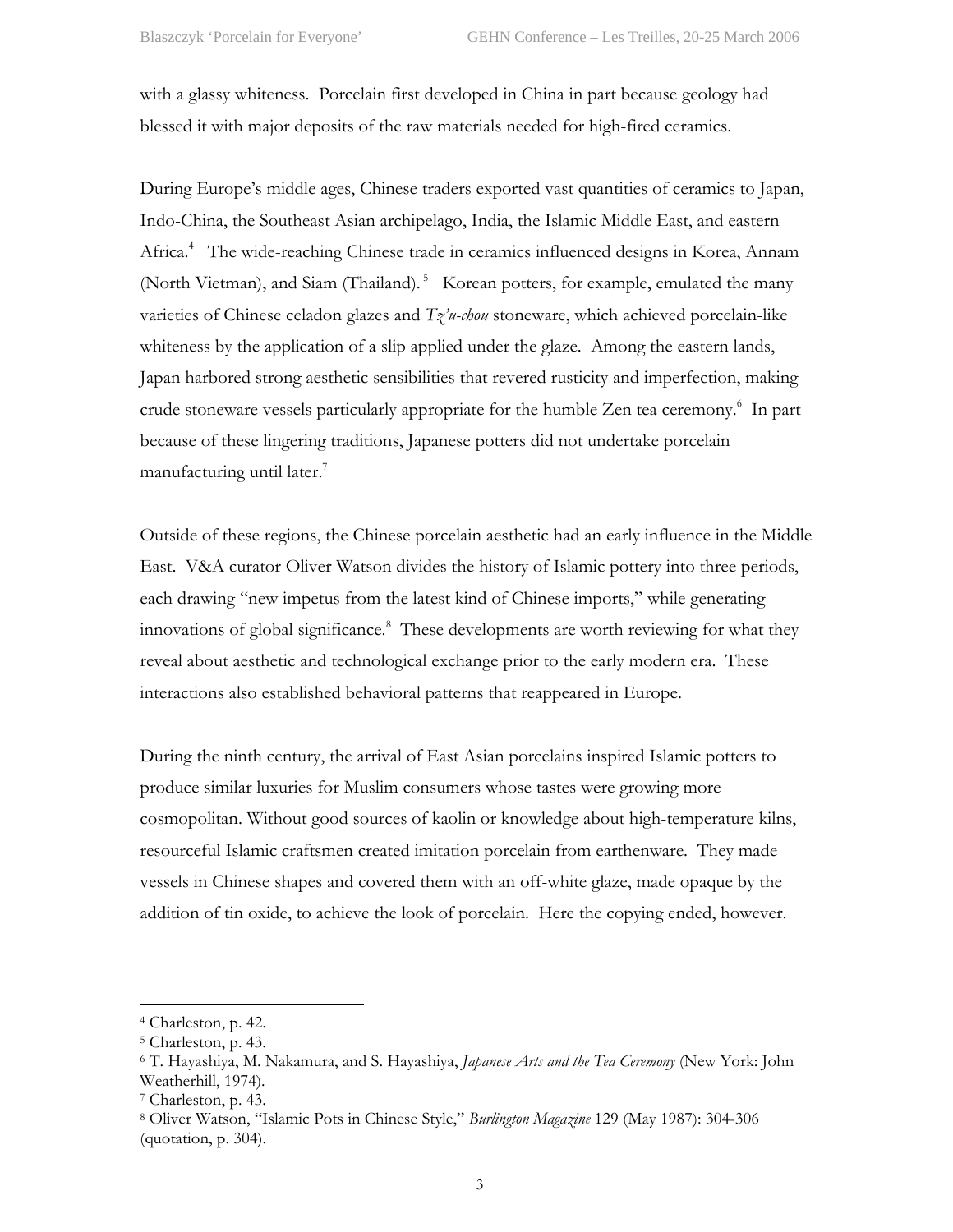Middle Eastern potters decorated the Chinese spin-offs in distinctive ways, painting them with distinctive Islamic motifs in copper green and cobalt blue.<sup>[9](#page-3-0)</sup>

In the twelfth century, a new type of Chinese ware covered with carved decoration was imported into the Middle East. Islamic potters emulated these *chingbai* wares by reviving the ancient Middle Eastern technology for making quartz paste ware. Put simply, Islamic craftsmen replaced the clay in their formulas with a finely ground quartz powder, which in low-temperature kilns created a fine white body that looked like porcelain. This new frit ware became the basic material used for creating Middle Eastern ceramics, and was later used by Europeans, notably Italians during the Renaissance, seeking to emulate the porcelain  $look.<sup>10</sup>$ 

The cross-cultural exchange between Islamic and Chinese potters revved up in the fourteenth century. A reverse transfer of technology occurred, with ceramics innovation moving from the Islamic world to East Asia during the early 1300s. Then, Chinese potters started using Persian cobalt to decorate porcelain. Isin Atil, curator at the Freer Gallery of Art, summarizes: "The employment of cobalt-blue is often referred to as one of the greatest innovations of the world of Islam and one which influenced Chinese ceramics."[11](#page-3-2) These new Chinese wares in blue-and-white reached the Middle East, where early fifteenth-century potters copied the shapes and decorations with great fidelity.<sup>12</sup>

## **How the Blue-and-White Bug Infected Europe**

This summary of Islamic pottery and Chinese porcelain, however simplified, opens the doors on to a broader discussion of consumer taste and technological change. Pure white chinaware had captivated Middle Easterners, while deep Persian blue had made Chinese heads spin. Both technologies were catalysts for aesthetic change in different parts of the world. Middle Easterners—consumers, potters, and traders--played a crucial role in forging

<u>.</u>

<span id="page-3-0"></span><sup>9</sup> Watson, "Islamic Pots in Chinese Style," p. 304; Esin Atil, *Ceramics from the World of Islam*, Freer Gallery of Art, Fiftieth Anniversary Exhibition (Washington, D.C.: Smithsonian Institution, 1973), pp. 14-15.

<span id="page-3-3"></span><span id="page-3-2"></span>

<span id="page-3-1"></span><sup>&</sup>lt;sup>10</sup> Watson, "Islamic Pots in Chinese Style," p. 304.<br><sup>11</sup> Atil, *Ceramics from the World of Islam*, p. 3.<br><sup>12</sup> Watson, "Islamic Pots in Chinese Style," p. 304-305. For more on Chinese motifs on Islamic pottery, see Fay Arrieh Frick, "Possible Sources for Some Motifs of Decoration on Islamic Ceramics," *Muqarnas* 10 (1993): 231-240.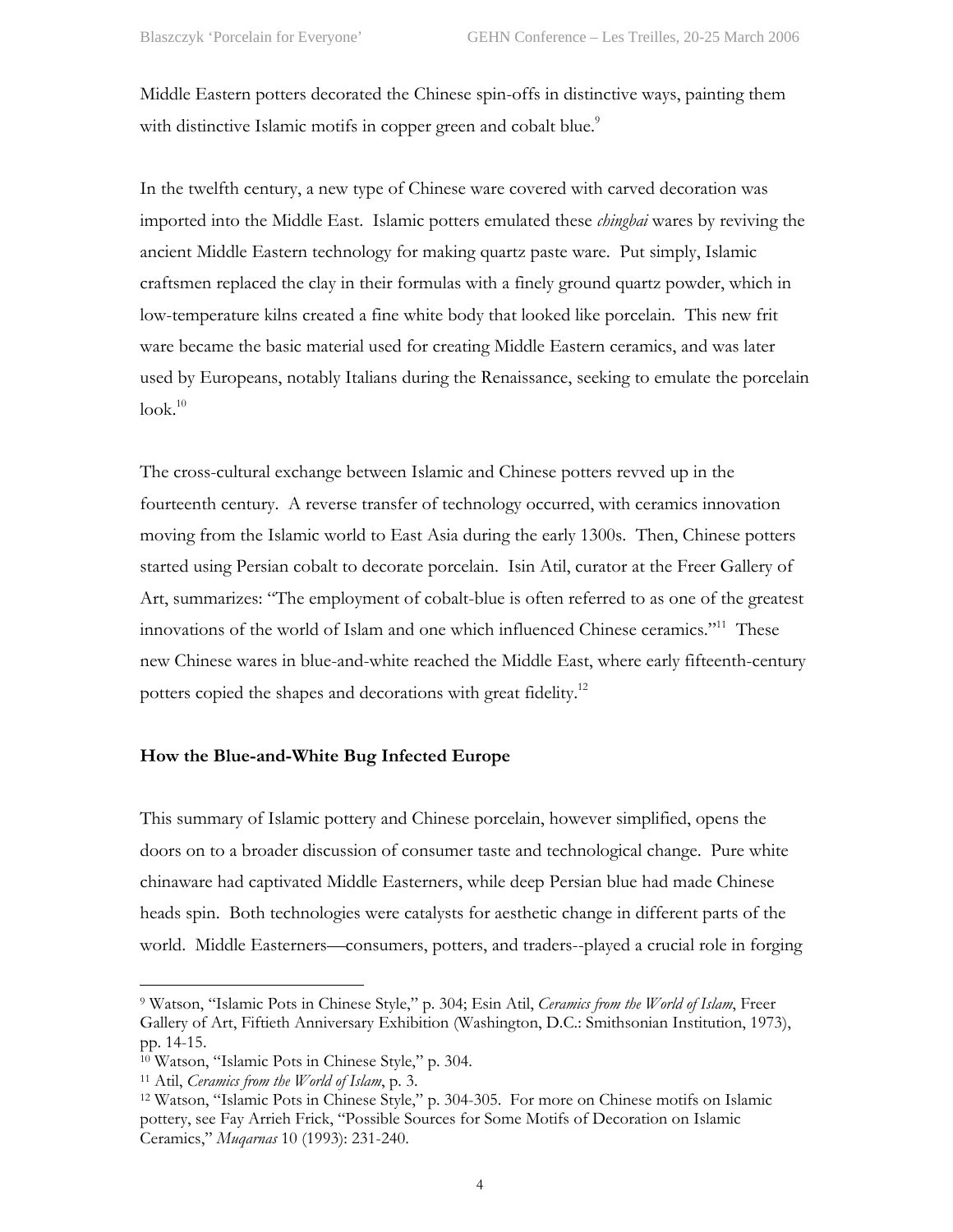links between the material culture of East and West. In the years ahead, Islamic preferences pressed westward, also helping to reshape the tastes of European consumers and the look of their ceramics.

As we have seen, Middle Eastern potters had emulated Chinese porcelain by covering earthenware with an opaque white glaze, establishing tin glazes as an Islamic tradition. Muslim conquests of North Africa and Spain carried the tin-glaze tradition, via emigrant Muslim craftsman, to the Iberian Peninsula by the thirteen century. Crusaders also brought Islamic pottery to Italy, where earthenware manufacturers copied the opaque glazes. In each place, local tastes demanded distinctive designs, spurring design innovation. In Spain, the wares had a lustrous tint; in Renaissance Italy, majolica exploded with low-relief figures and a polychrome palette.

By the 1500s, Italian potters had the upper hand, however. Having mastered the tin-glaze tradition, they invented a distinctive polychrome style known as majolica that found ready customers among the wealthy classes. Italian princes and gentleman, who had long eaten off silver plates and drunk out of gold goblets, craved something new and different. White ceramics—called "porcelain" by one Venetian—fit the bill, primarily because the pale palette made food look and taste better than metallic dishes. The Italians had also adopted haute cuisine: new types of food served in multiple courses. The shift from eating to dining was accompanied by the rise of table manners and the need for specialized vessels to present the food. People no longer ate with their fingers or from shared bowls. Specialized dining equipage, including majolica plates and dishes, figured into the game of status competition. In the mid-sized city of Faenza and a handful of rural places, majolica workshops emerged to meet the need. Although majolica represented a very small percentage of Renaissance Italy's artistic output, it had a broad influence in Europe over the next few centuries.<sup>13</sup>

By the early 1600s, pottery mania had spread to northern Europe, where entrepreneurs established tin-glaze factories—and helped to disseminate the porcelain aesthetic throughout the West. A snapshoot of Dutch activity homes in on the point, while showing the important role of Italian majolica potters in technical transfer. In 1512 Antwerp, the Italian Guido Andriesz set up a tin-glaze pottery that ran until 1570s, alongside a rival business run

<span id="page-4-0"></span><sup>13</sup> Richard A. Goldthwaite, "The Economic and Social World of Italian Renaissance Maiolica," *Renaissance Quarterly* 42 (spring 1989), 13-14., 19-27.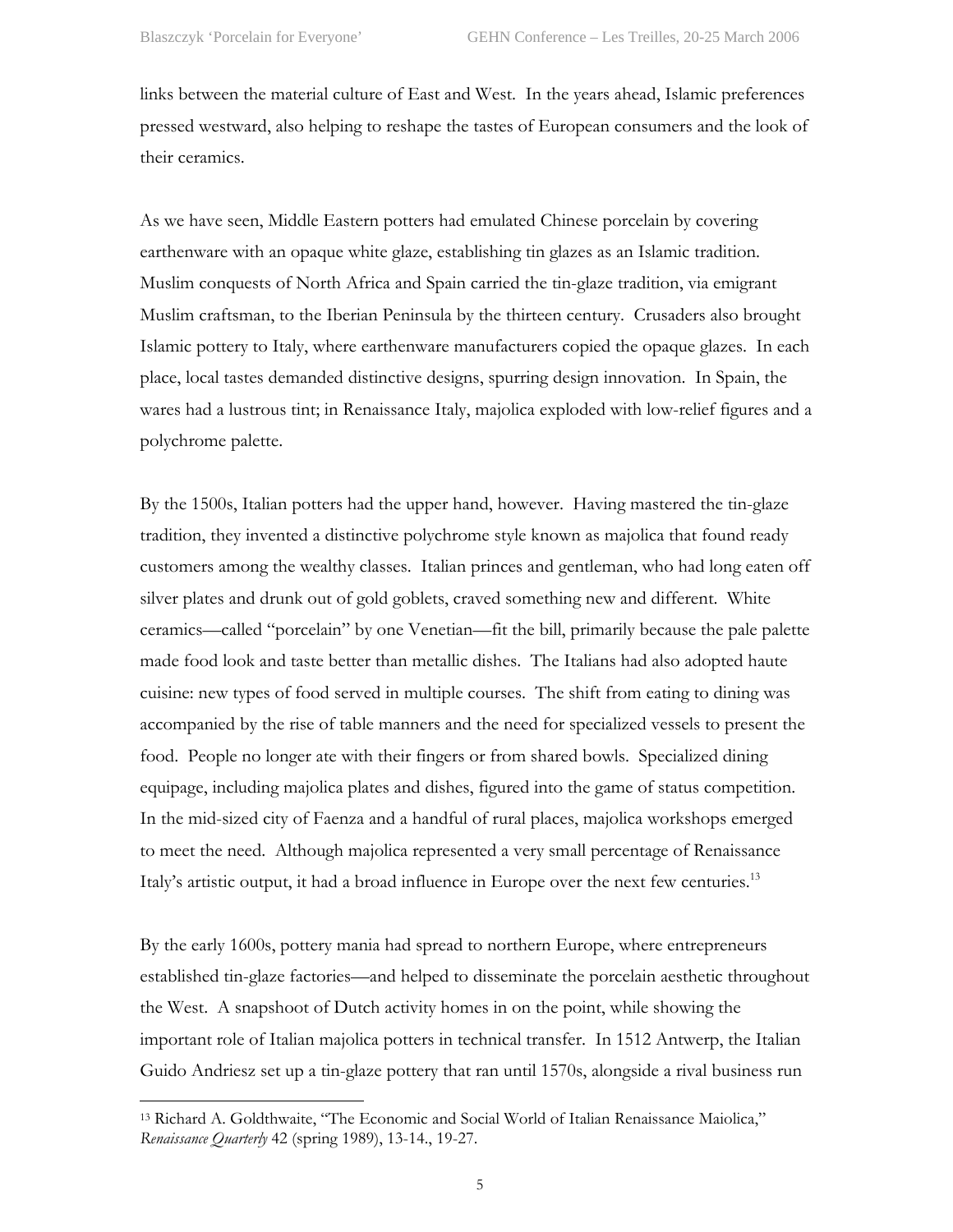by the Floris family, also from Italy. From Antwerp, entrepreneurs established potteries in Haarlem, which in turn generated spin offs in Delft (1584) and Rotterdam (1612). The potteries at Delft, which flowered during the Dutch golden age, had an enormous effect, reorienting the ceramic tastes of European consumers.<sup>14</sup> The output of the Delft potteries rivaled the Middle East, particularly in tile production.<sup>15</sup> More important, the term "Delft" became synonymous with blue-and-white earthenware.

Although the Delft potteries owned much to the tin-glaze tradition, they owed more to the accelerated pace of trade during the age of exploration. The china trade spurred the first porcelain collecting bug. Since the early fourteenth century, a few pieces of Chinese celadon and blue-and-white ware had found their way into the hands of European elites. For example, Queen Elizabeth's favorite, the Earl of Essex, was reported to have owned a group gilded Chinese porcelains.<sup>16</sup> However, most Europeans had settled for imitation porcelain, that is, tin-glazed earthenware. In 1499, Vasco da Gama returned to Portugal from India with porcelain gifts for his royal sponsor, Dom Manuel I. Portuguese adventurers reached China directly in 1517, and subsequent return voyages carried blue-and-white porcelain specially decorated for Manuel. By 1557, the Portuguese had established a commercial outpost in Macao, eighty miles south of Canton, dominating the trade between China, Japan, and the West.<sup>17</sup> Portuguese traders were more concerned with carrying goods around East Asia than exploiting the Western craving for eastern luxuries.

By the turn of the century, other nations had ventured into the East Asian trade. Spain had gained access to Chinese porcelains through the Philippines. In northern Europe, the fortunes of the new Dutch Republic depended on overseas trade, and Dutch admirals battled the Portuguese for control of the high seas for access to Canton. Initially, Chinese porcelain found its way to the Netherlands when Dutch ships intercepted Portuguese merchantmen loaded with the goods. Among the most famous Dutch hauls were the 100,000 pieces of porcelain taken in 1604 from the captured Portuguese vessel, the *Catharina*.

1

<span id="page-5-0"></span><sup>14</sup> Charleston, pp. 157-158.

<span id="page-5-1"></span><sup>15</sup> Alan Caiger-Smith, *Tin-Glazed Pottery in Europe and the Islamic World* (London: Faber and Faber, 1973), p. 137.

<span id="page-5-2"></span><sup>16</sup> Clare Le Corbeiller, "China into Delft: A Note on Visual Translation," *Metropolitan Museum of Art Bulletin*, new series 26 (Feb. 1968), p. 269.

<span id="page-5-3"></span><sup>17</sup> Finlay, "The Pilgrim Art," pp. 142, 166-167.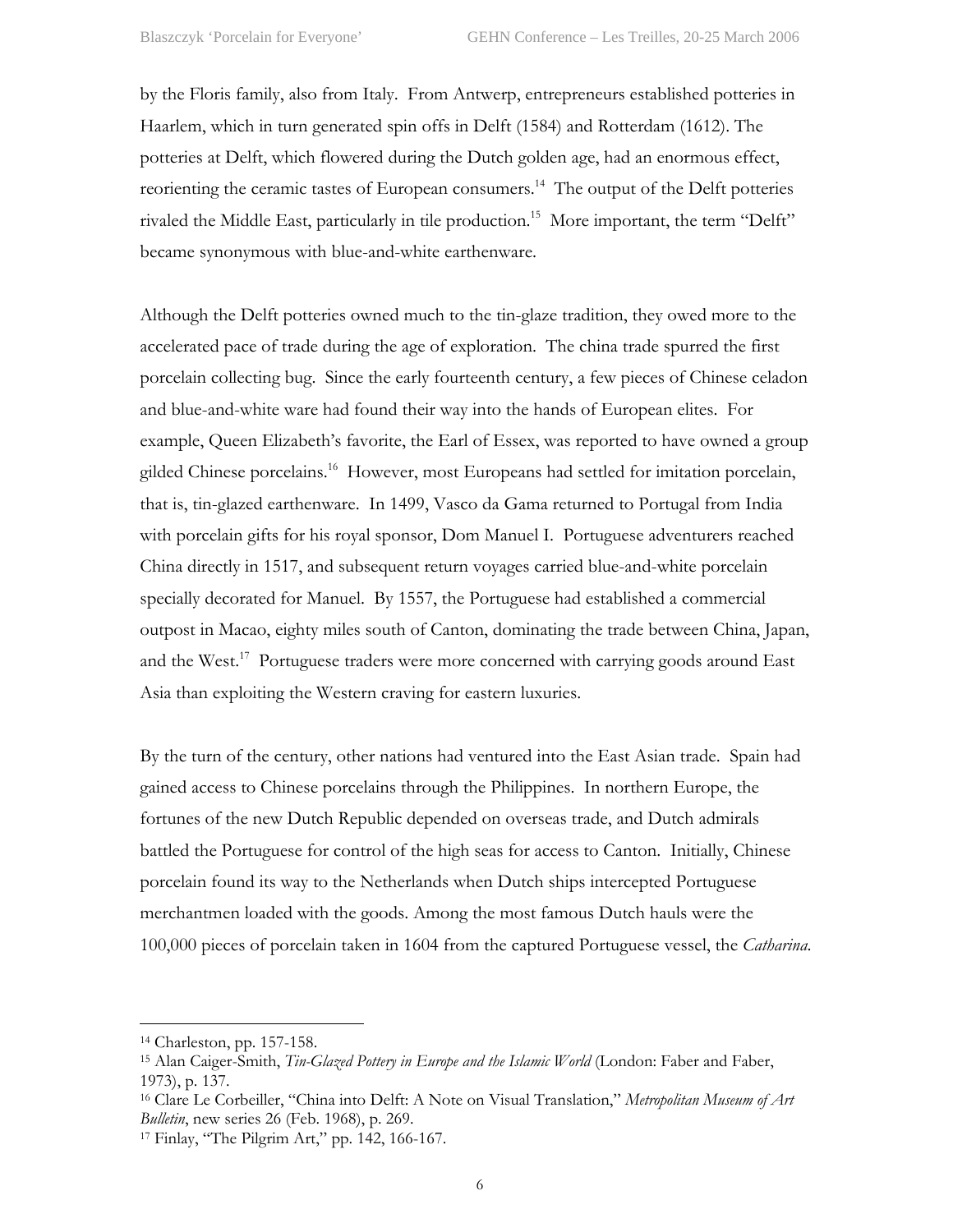This blue-and-white chinaware, nicknamed *kraak-porcelain* after Portuguese cargo ships called carracks, was auctioned in Amsterdam.<sup>18</sup>

English and French royalty jumped at the chance to own genuine blue-and-white porcelain, vying with each other for pieces of *kraak-porcelain*. During the sixteenth century, the first porcelain collecting craze spread throughout the continent, infecting the European royalty and aristocracy, who rivaled each other for Asian china in the competition to show off their riches.[19](#page-6-1) The Dutch middle classes followed suit, buying blue-and-white baubles to decorate their townhouses and country villas.

By the early-seventeenth century, the Dutch East India Company, or Vereenigte Oost-Indische Compagnie, had wrestled the international porcelain trade away from the Portuguese. After the Estates-General granted it an Asian trading monopoly in 1602, the East India Company imported Chinese blue-and-white porcelain directly from the Far East. A steady business developed through the East India Company's offices in Batavia, and one of its importing offices in the port of Delft. Between 1602 and 1657, the Dutch East India Company imported more than three million pieces of Chinese porcelain to Europe.<sup>20</sup> An interruption of the trade with China, caused by civil disturbances there, lasted from 1657 to 1683. Important kilns at Jingdezhen, where exports originated, were destroyed.<sup>21</sup> To meet the demand for chinaware, the Dutch opened commerce with Japan, importing porcelains from there to Europe. The China trade hiatus and the steady demand encouraged Dutch potteries to jump on the blue-and-white bandwagon.

Dutch potteries responded to the fad for mock Oriental porcelain with entrepreneurial savvy, technical innovation, and aesthetic adaptation. In Delft, capitalist-investors owned the potteries and hired master potters to oversee daily operations. Elsewhere in Europe, potteries were run by traditional craftsmen or, if making luxury goods, operated under

<span id="page-6-0"></span>18 Caiger-Smith, *Tin-Glazed Pottery in Europe and the Islamic World*, pp. 128-129; T. Volker, *Porcelain and the Dutch East India Company, as Recorded in the Dagh-Registers of Batavia Castle, Those of Hirado and Deshima, and Other Contemporary Papers, 1602-1682* (Leiden: E. J. Brill, 1954); C. J. A. Jorg, *Porcelain and the Dutch China* Trade (The Hague: Nijhoff, 1982).

<span id="page-6-1"></span><sup>19</sup> J. H. Plumb, "The Royal Porcelain Craze," in *In the Light of History* (London: Allen Lane, 1972), pp. 57-68.

<span id="page-6-3"></span>

<span id="page-6-2"></span><sup>20</sup> Volker, *Porcelain and the Dutch East India Company*, p. 227. 21 Arlene M. Palmer, *A Winterthur Guide to Chinese Export Porcelain* (New York: Crown Books, 1976), pp. 10-11.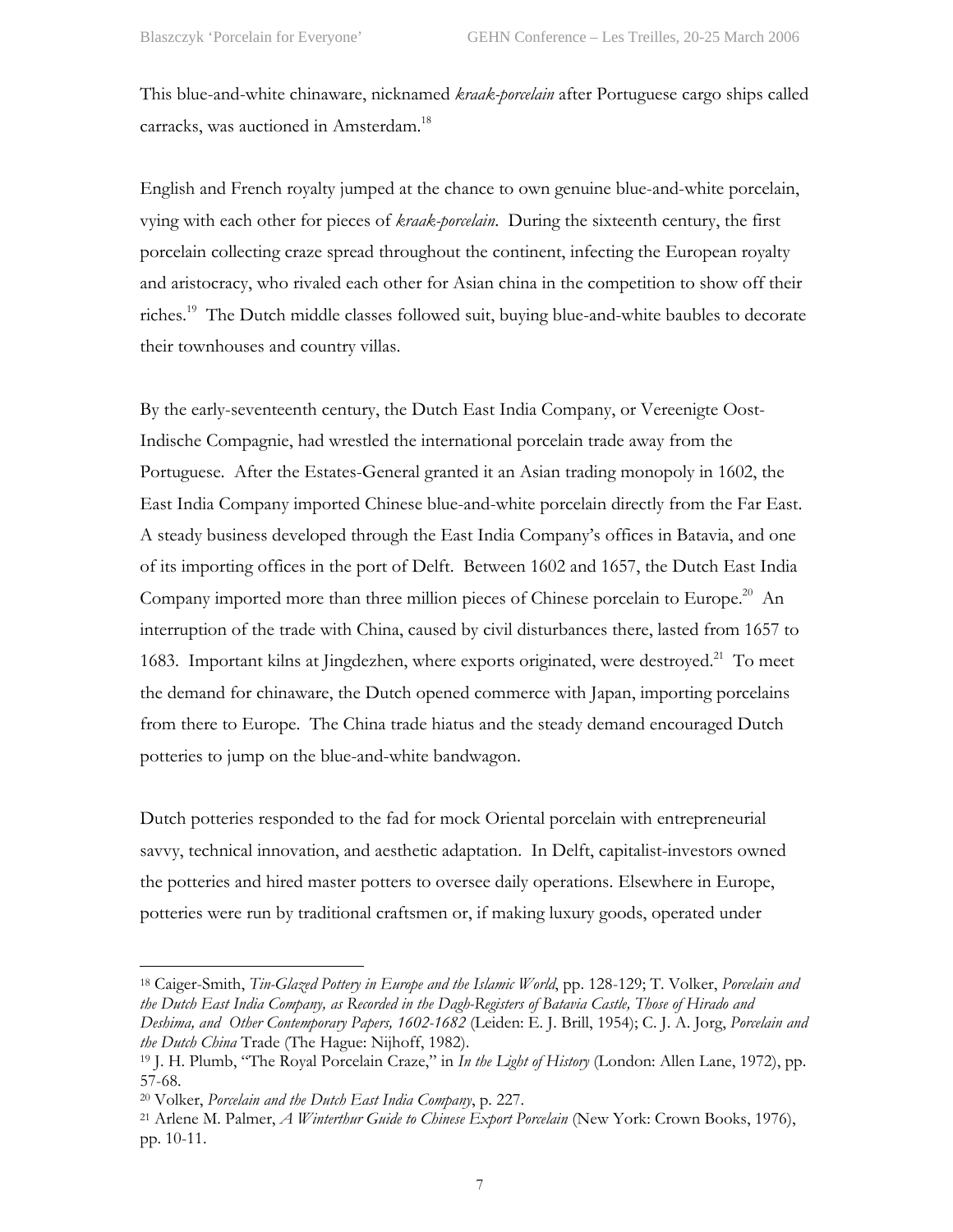thumbs of a wealthy patron who dictated output. The Delft masters, or shopkeepers, also ensured adherence to the rules set by the powerful guild that dominated the city's highly accomplished painting and engraving trades. At midcentury, many Delft potteries occupied old waterfront breweries, which provided good access to shipping and helped to reshape production. The vertical architecture necessitated the development of upright kilns and the division of labor.

Put simply, the Dutch potteries prospered by capitalizing on the vogue for Chinese export porcelain. They used traditional technology imported from the Middle East via Italy—lowfired, tin-glazed earthenware—while adjusting their decorating techniques to create design that met the growing European taste for Asian objects. By twenty-first century standards, the Dutch innovations were relatively uncomplicated. From around 1620 to 1670, the workshops made vessels from earthenware, painted them in cobalt blue, and covered them in opaque tin glazes. The result looked like blue-and-white porcelain. Around 1670, the potteries introduced multicolored decorations, inspired by Chinese enamels. They crafted these items just as the blue-and-white, achieving the polychrome look through additional painting. Each additional color was brushed on, and the piece was fired in a lowtemperature oxidation kiln. This process melted the colors and the gilding on to the surface of the ware.

The Dutch potters aimed, not to made exact copies of Chinese porcelain, but to produce reasonable facsimiles that met consumer satisfaction. Today, style-conscious Europeans shop at Zara and H&M to find affordable examples of clothing recently shown on highfashion runways. Shoppers don't expect to find exact replicas, understanding that the lowpriced spin-offs are mass-market translations of runway lines. Similarly, Dutch blue-andwhite earthenware was a translation of Chinese porcelain, rather than the real thing. To many consumers, they were good enough.<sup>22</sup>

Delft fed the growing chinaware aesthetic with a range of articles: garniture sets of lidded jars that resembled Chinese shapes; pictorial plates for shelves and walls; and hand-shaped flower vases with multiple sockets like fingers. While the Dutch East India Company introduced tea into Europe around 1610, Dutch potters were slow to make tea wares, adding

<span id="page-7-0"></span><sup>22</sup> Le Corbeiller, "China into Delft," p. 270.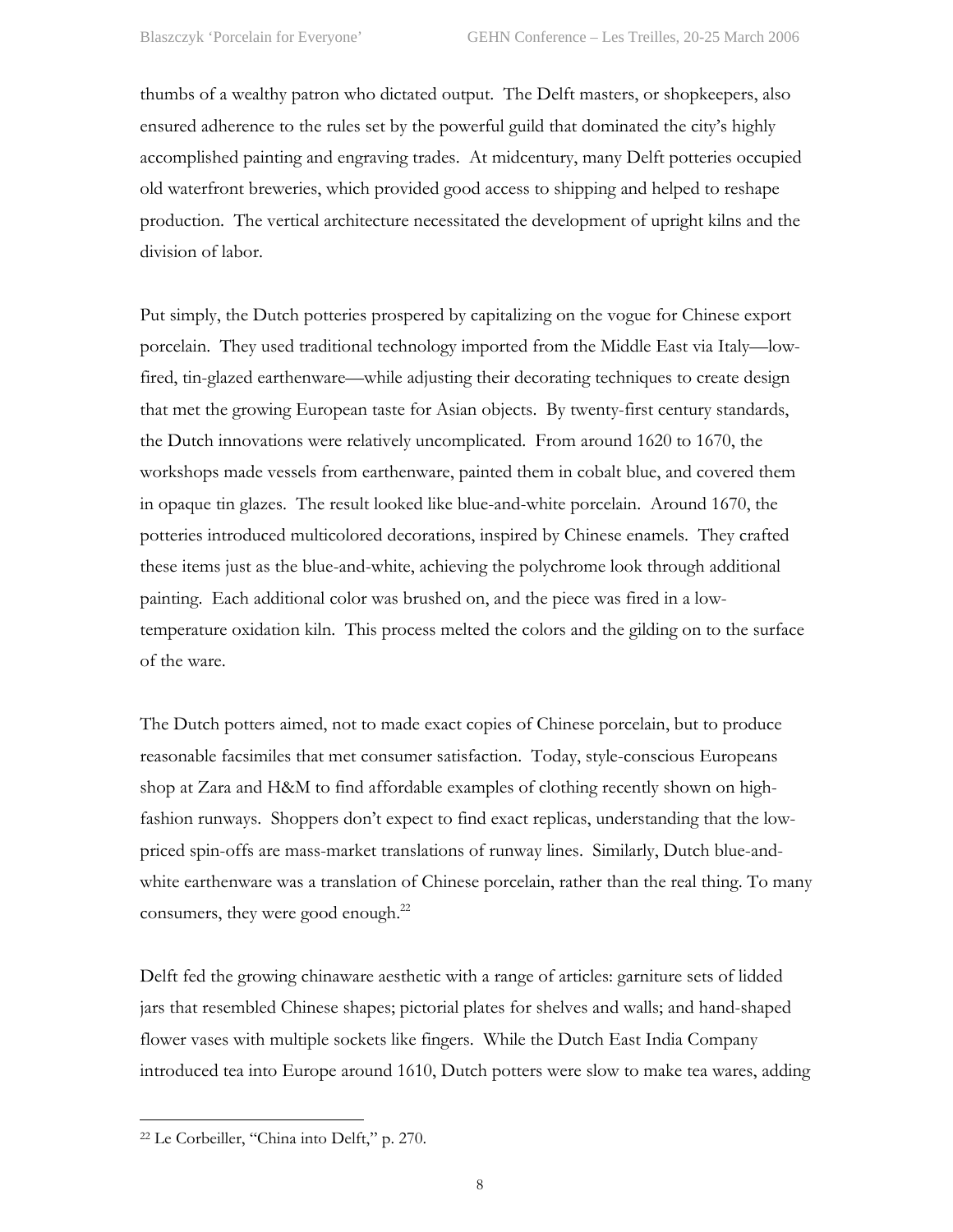the items to their repertoire around 1670. There was also little demand in the Netherlands for the enormous table services that kept the French faience potteries going. However, workshops in Rotterdam and Amsterdam adopted the blue-and-white style to tiles, using large kilns to make them by the thousands. These decorated tiles found ready application in Dutch interiors, where they covered walls, fireplaces, and stoves.

### **The Royal Porcelain Craze and Its Influence**

Delft more than satisfied the middle-class craving for "china," but European royals yearned for objects that would truly set them apart. During the sixteenth century, several Italian Renaissance princes, bitten by the porcelain bug, established laboratories for discovering its mystery. The experiments often took place behind castle walls, with some dukes conducting the secret trials themselves. There was a gentlemanly cachet associated with scientific pursuits, and the quest for porcelain enhanced a prince's cultural capital. Ultimately, Grand Duke Francesco of Tuscany produced a type of artificial china, nicknamed Medici porcelain after his family dynasty. Modeled after Islamic frit wares of the twelfth century, Medici porcelain showed European royalty that it might be possible to make real china outside of East Asia.<sup>[23](#page-8-0)</sup>

European aristocrats who didn't tinker with chinaware formulas in secret laboratories found other ways to augment their cultural capital through the porcelain craze. Outside of Berlin, royalty built specialized rooms to display porcelain in their palaces. Between 1652 and 1667, Louise Henriette, the wife of Friedrich Wilhelm I of Brandenburg-Prussia, created her *Porzellankabinett* at the Oranienburg palace. When the future King Frederick I of Prussia rebuilt the palace, he rearranged the collection. He also installed a mirrored *Kabinett* to display 400 more porcelain items at Charlottenburg palace, built for his wife, Sophie Charlotte, between 1695 and 1706. In Berlin during 1709, Augustus the Strong, king of Poland and elector of Saxony, probably saw these princely porcelain rooms. Shortly afterwards, Augustus started acquiring Asian porcelains and built a Japanese Palace to house his chinaware collection.<sup>[24](#page-8-1)</sup>

<span id="page-8-1"></span><span id="page-8-0"></span><sup>23</sup> Goldthwaithe, "The Social and Economic World of Italian Renaissance Maiolica," pp. 28-29. 24 Clare Le Corbeiller, "German Porcelain of the Eighteenth Century," *Metropolitan Museum of Art* 

*Bulletin*, new series, 47 (spring 1990), pp. 5-6.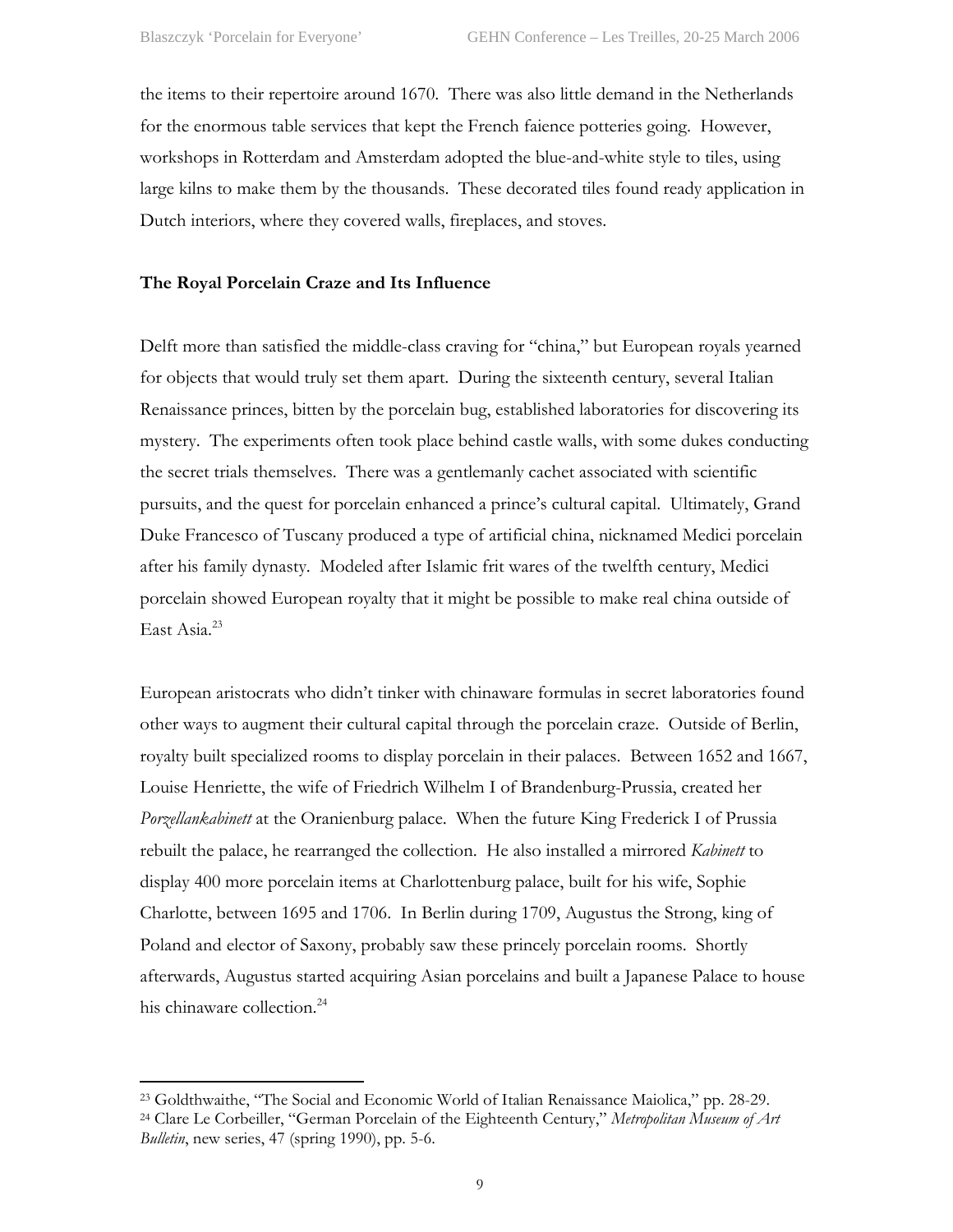For Augustus, however, collecting didn't satisfy the drive for distinctiveness. By the time he saw the china cabinets at Oranienburg and Charlottenburg, Augustus was determined to uncover the secret behind china production. In 1710, he opened the first European porcelain factory at Meissen, directed by Johann Friedrich Böttger. Convention credits Böttger, an alchemist, with the European invention of porcelain, but recent scholarship suggests that Augustus had been financing china research by E. W. von Tschirnhaus, a distinguished natural philosopher, since the 1690s. In 1707, Augustus ordered Tschirnhaus to take the hotheaded Böttger, who had boasted knowledge of the philosopher's stone and claimed he could synthesize gold, under his wing. The two men collaborated until Tschirnhaus's death in the fall of 1708. The following spring, Böttger announced that he had discovered the formula for porcelain. The most likely scenario is the Tschirnhaus had uncovered the secret, and the opportunistic Böttger took advantage of this knowledge after the older man's death.<sup>25</sup>

Regardless, Böttger directed the new royal porcelain works at Meissen, where he remained until his death in 1719. As noted by curator Clare Le Corbeiller of the Metropolitan Museum of Art, the Meissen factory was for Augustus the symbol of a new industry that would contribute to the Saxon economy as well as a profound cultural symbol. Meissen introduced a white ceramics that rivaled Asian porcelain in its hardness, translucency, and malleability. The key ingredient was kaolin, a type of white clay discovered at Colditz in 1700, and new high-temperature kilns that could be fired to 1400 degrees Celsius, necessary to fuse the kaolin, feldspar, and quartz in the ceramic mixture.<sup>26</sup>

Between 1710 and 1750, Meissen alone manufactured porcelain in Europe, creating a stylistic precedent for later factories. Augustus played an important role as a tastemaker, commissioning porcelain for personal use and as diplomatic gifts, while lending examples of Chinese porcelain to the factory as product prototypes. Artisans from Augustus's court in Dresden played important roles at Meissen. For example, court silversmith Johann Jakob Irminger (1635-1724) became Meissen's artistic director in 1712, while lacquerer Martin Schnell (c. 1685-c. 1740) worked there between 1711 and1712. Princely oversight added

<span id="page-9-0"></span><sup>25</sup> Martin Schönfeld, "Was There a Western Inventor of Porcelain?" *Technology and Culture* 39 (Oct. 1998): 716-727.

<span id="page-9-1"></span><sup>26</sup> Le Corbeiller, "German Porcelain of the Eighteenth Century," pp. 6-7.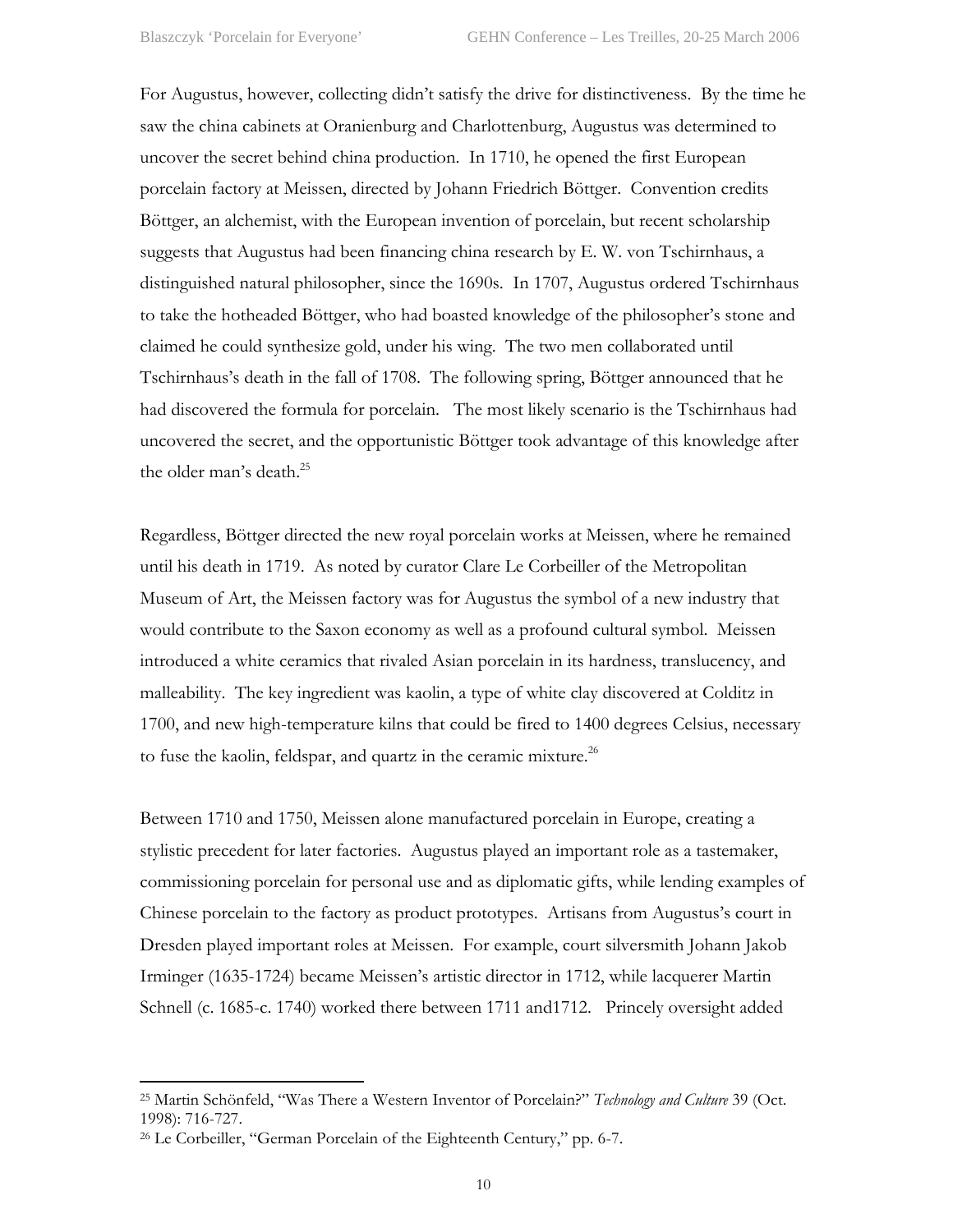prestige to the factory's output, ensuring that Meissen set the taste standards for European porcelain.[27](#page-10-0)

A great admirer of court life at Versailles, Augustus emulated French social customs, including the elaborate formal banquet. These lavish ceremonial meals required extensive table displays, including silver and porcelain. In the 1600s, mismatched assemblages of blueand-white Chinese porcelain had met satisfaction, but in the 1700s matching services made from Meissen porcelain became the vogue at Dresden and at other European courts. In addition to matching dinner services, the Meissen factory also specialized in porcelain table ornaments. During the 1730s, small porcelain figures were added to the table decoration during the dessert course, replacing the sugar sculptures that had been introduced in Italy during the sixteenth century. Meissen figurines depicted the pageantry of court life, including royal pursuits such as the hunt and the theater. $^{28}$ 

Between 1750 and 1775, Meissen's success inspired a flurry of copycat factories, all supported by royal coffers. By midcentury, nobles across Europe had invested in private factories for making the fragile aristocratic bibelots. There were porcelain works at Berlin, Frankenthal, Fürstenburg, Höchst, and Nymphenburg in the German principalities; Vienna in Austria; Capo di Monte and Doccia in Italy; and Buen Retiro in Spain. The French king, Louis XV, added an extra royal imprimatur to the Sèvres line by personally supervising its annual sale[.29](#page-10-2) 

When the porcelain rage crossed the English Channel, British capitalists, recognizing a timely investment opportunity, gave china mania a new twist. As the customs of sipping chocolate, coffee, and tea became hallmarks of English civility, the market for delicate drinking accessories expanded. In response, British entrepreneurs, who lacked access to the secrets of true chinaware production, introduced a type of mock porcelain named bone china after the calcined animal bones that gave the ware its distinctive whiteness. At Bow, Chelsea, Derby, Longton Hall, Lowestoft, and Worcester, factories imitated European and Asian styles in bone china. $30$ 

<span id="page-10-0"></span><sup>27</sup> Le Corbeiller, "German Porcelain of the Eighteenth Century," p. 7.

<span id="page-10-1"></span><sup>28</sup> Le Corbellier, "German Porcelain of the Eighteenth Century," p. 8.

<span id="page-10-2"></span><sup>29</sup> Regina Lee Blaszczyk, *Imagining Consumers: Design and Innovation from Wedgwood to Corning* (Baltimore and London: Johns Hopkins University Press, 2000), p. 4.

<span id="page-10-3"></span><sup>30</sup> Blaszczyk, *Imagining Consumers*, p. 4.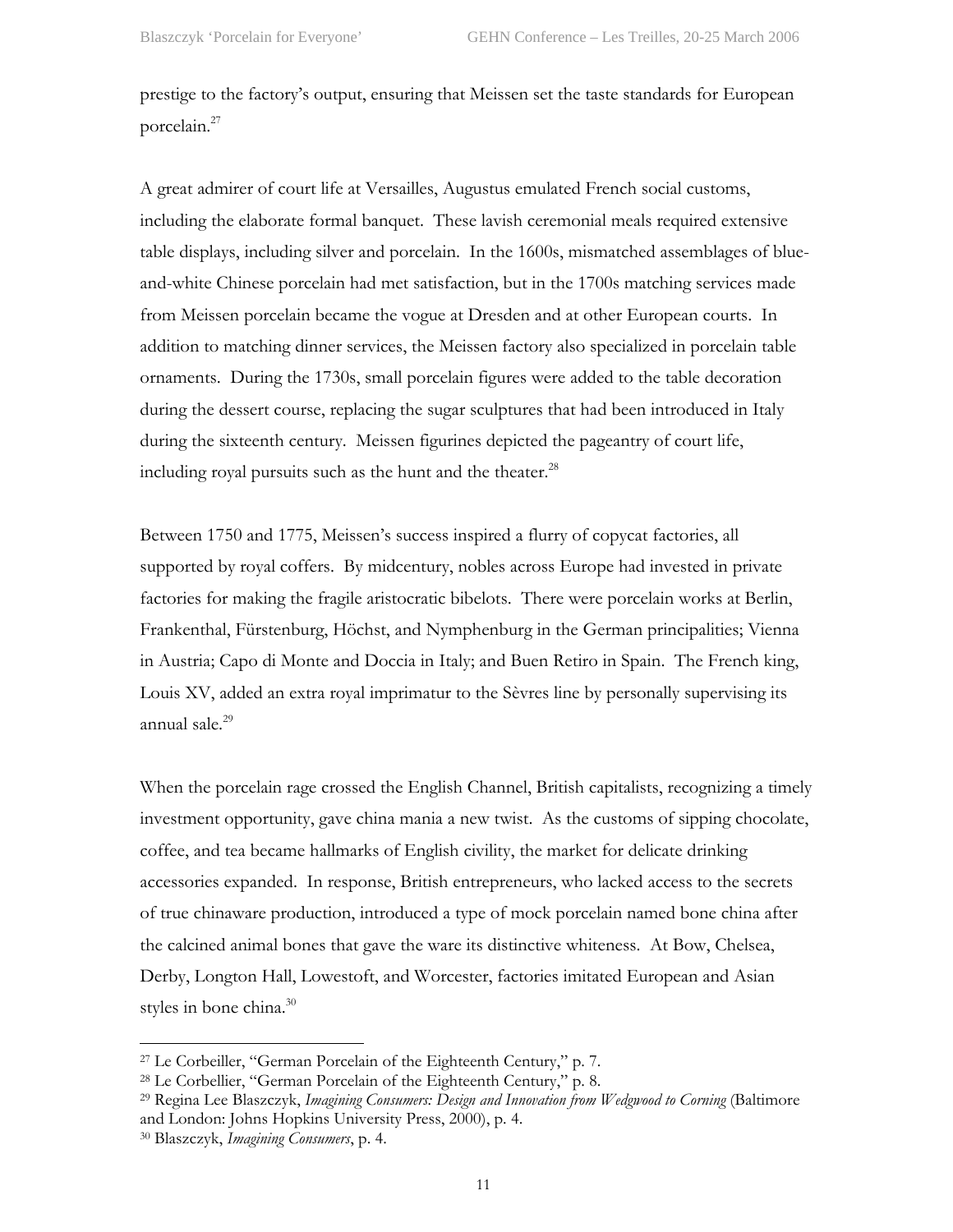The British example shows how the chinaware aesthetic diffused among the middle classes, permuting as it circulated through the culture. Bone china became one of the focal points in polite social rituals, including tea drinking. Technologically, bone china was a distinctive British innovation created by entrepreneurs in emulation of exotic Asian imports. The organization of the trade and its markets were dependent on tastes set in London, the great metropolis, and by consumption patterns that were new to the British Empire in the mid to late eighteenth century.<sup>31</sup>

During the late 1600s and throughout the 1700s, British consumers learned to appreciate Chinese porcelain, imported in vast quantities by the English East India Company, which like its Dutch equivalent had a chartered monopoly on the East Asian trade. From the mid 1740s to the mid 1790s, however, twenty-five English factories were created to make mock porcelain on British soil. Five were located in London; the rest were scattered throughout the countryside close to good clays, skilled labor, and water transportation. These factories targeted consumers up and down the social ladder. The factory at Chelsea made goods for the highest levels of society, including Queen Charlotte's household, while Bow manufactured a "more ordinary sort of ware for common use." Other factories, including those at Vauxhall and Limehouse, also concentrated on blue-and-white table and tea wares for everyday use. Whether from Staffordshire or Worcester, most English bone china was marketed through sales agents who had London showrooms frequented by the provincial merchants.<sup>32</sup>

Aesthetically, how did English bone china compare with Asian and European porcelains? Many bone china factories emulated the chinoiserie produced by the tin-glazed potteries at Delft and the royal porcelain manufactory at Meissen. Although Worcester could produce high-quality wares equal to Sèvres, the factory became famous for tea wares that took their shape from English silver and their floral ornament from Chinese blue-and-white porcelain. The fusion inflected just the right combination of European and Asian styles, making

<span id="page-11-0"></span><sup>31</sup> Hilary Young, "Manufacturing outside the Capital: The British Porcelain Factories, Their Sales Networks and Their Artists, 1745-1795," *Journal of Design History* 12 (1999): 257.

<span id="page-11-1"></span><sup>32</sup> Young, "Manufacturing outside the Capital," p. 258.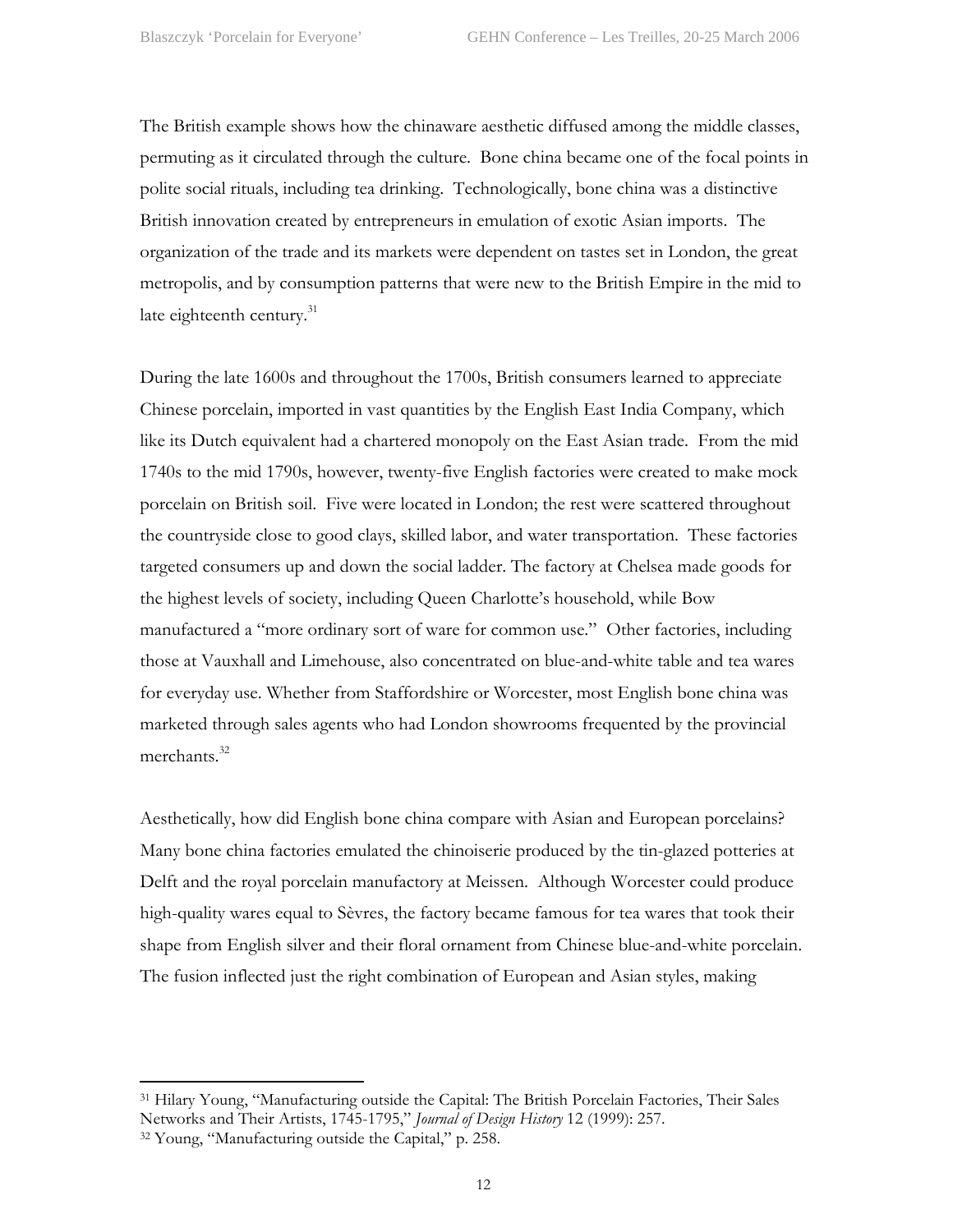Worcester the bone china of choice English consumers, from the middling sorts to the gentry. The chinaware aesthetic evolved, mutating into hybrid styles.<sup>33</sup>

In the late eighteenth century, the chinaware aesthetic extended its reach to British North America through exports of Dutch tiles and pottery, Chinese porcelain, and English bone china. Imported to the seaboard colonies by British shippers, blue-and-white chinaware graced the tables of Philadelphia merchants, Virginia planters, and New York craftsmen. A few colonial businessmen took advantage of the growing market by venturing into porcelain manufacturing at the moment when fellow colonists lobbied for a boycott of British goods and the concomitant investment in domestic manufactures. In the years leading up to the American Revolution (1774-1783), entrepreneurs Gousse Bonnin, a native of England, and George Anthony Morris, a native of Philadelphia, established North America's first chinaware factory, using skilled German and English workers. In a 1769 Philadelphia newspaper, Bonnin and Morris announced their plans to establish a Quaker City factory for making "as good porcelain as any heretofore manufactured at the famous factory in Bow, near London."<sup>34</sup> The American China Manufactory was slow to get started, but in 1771 it captured the attention of the British press, which reported "that better china cups and saucers are made there than at Bow or Stratford."<sup>35</sup> One shopper reported visiting the American China Shop that year to buy some gilded tea cups that had a "border round the edges in imitation of *Nanking* China."[36](#page-12-3) 

The British Parliament's repeal of the Townsend Acts shortly after the establishment of the American China Manufactory set in motion an intense competition between the Philadelphia factory and English counterparts. Now that English goods could be obtained tax free, some Americans questioned the need for a native porcelain industry. As British trade resumed, Bonnin and Morris abandoned their chinaware endeavor. Their experiment, however shortlived, testifies to the extension of the porcelain craze into North America. Just as European

1

<span id="page-12-0"></span><sup>33</sup> Young, "Manufacturing outside the Capital," pp. 262-263.

<span id="page-12-1"></span><sup>34</sup> *The Pennsylvania Chronicle and Universal Advertiser* (Philadelphia), 3, no. 49 (25 December 1769-1 January 1770), p. 402, cited in Michael K. Brown, "Piecing Together the Past: Recent Research on the American China Manufactory, 1769-1772," *Proceedings of the American Philosophical Society* 133 (Dec. 1989), p. 556.

<span id="page-12-2"></span><sup>35</sup> *The Gazetter and New Daily Advertiser* (London), no. 13,062 (10 January 1771), cited in Brown, "Piecing Together the Past," p. 562.

<span id="page-12-3"></span><sup>36</sup> Joseph Shippen Jr. to Edward Shippen, 26 February 1771, Shippen Papers, Manuscript Group 375, The New Jersey Historical Society, Newark, N.J., cited in Brown, "Piecing Together the Past," p. 563.